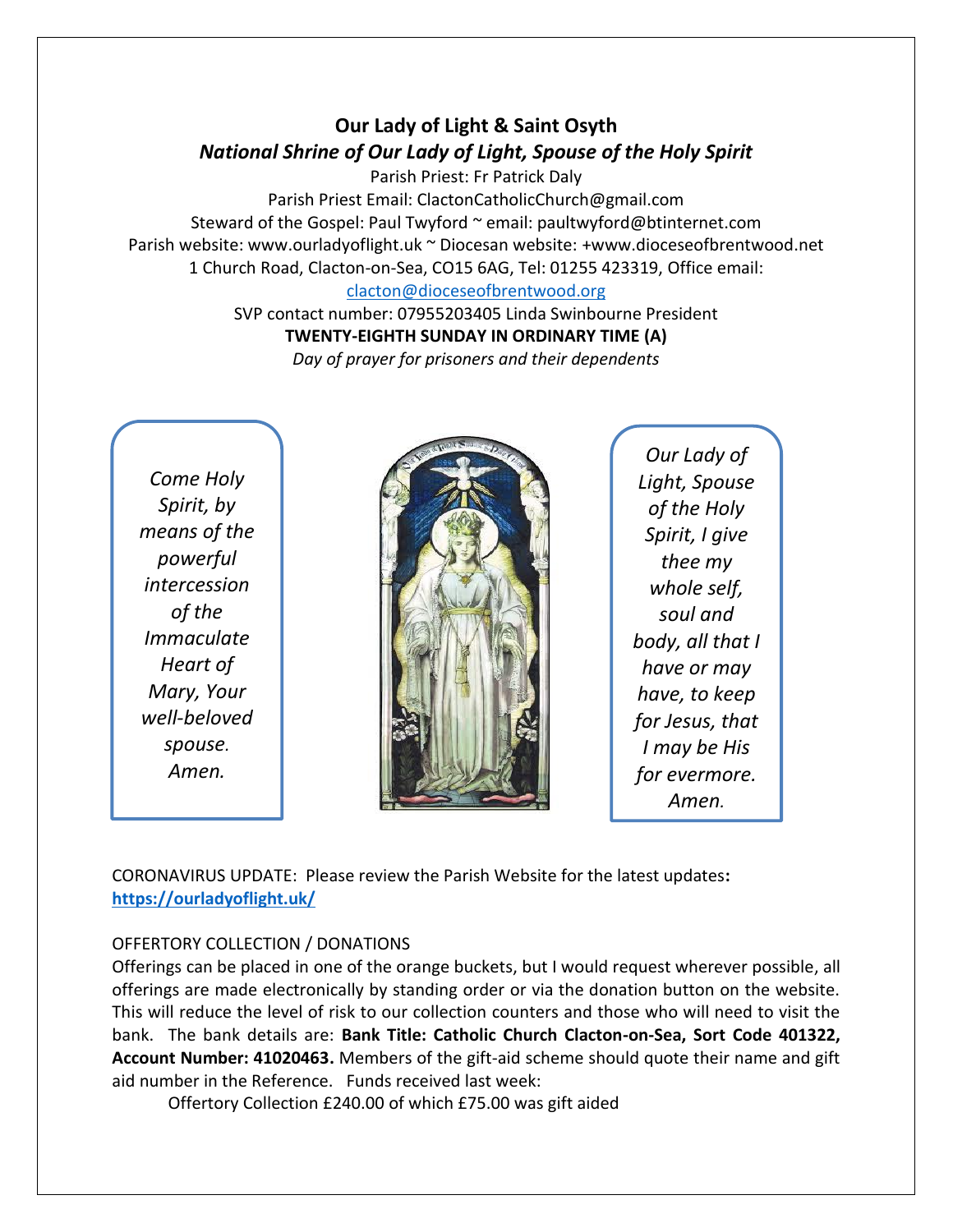Electronic Offerings £1055.00 of which £580.00 was gift aided Thank you for your generosity, for Gift Aiding your offerings, and for your support of the parish. Fr Patrick

RESUMPTION OF PUBLIC MASS: Please follow the instructions of the Church Stewards and allow plenty of time before Mass starts to sanitize your hands and complete registration. Attendance at Mass is restricted to 50 people. **I would, therefore, ask that those who are able to attend Mass in the week to refrain from attending Mass at the weekends to allow others the opportunity.** Thank you for your understanding and co-operation. Fr Patrick.

CAFOD FAMILY FAST DAY: Friday 2nd October was Family Fast Day. You were invited to fast on this day and to pass on the money you have saved to CAFOD. There will be a second collection this weekend 9<sup>th</sup>/10<sup>th</sup> October. You can also give via the donation button on the parish website or by a one-off electronic transfer.

FR PATRICK WILL BE AWAY FROM THE PARISH: From Wednesday 14th October to Wednesday  $21<sup>st</sup>$  October. Mgr Christopher Brooks will be presiding at the 9.30 am Mass on Friday 16<sup>th</sup> October and the Saturday 6.00 pm Mass on Saturday 17<sup>th</sup> October. Fr Paschal Uche, newly ordained on 1<sup>st</sup> August 2020, will be presiding on Sunday 18<sup>th</sup> October at the 8.30 am Mass and 10.30 am Family Mass. This newsletter is for a two-week period.

HALL TOILETS: The newly refitted toilets are now available for those attending Mass. If you need to use a toilet, please speak to a Church Steward. The disabled toilet must only be used by a disabled person or a parent requiring baby changing facilities.

WORLD MISSION SUNDAY: There will be a second collection over the weekend 24<sup>th</sup> and 25<sup>th</sup> October. You can also give via the donation button on the parish website or by a one-off electronic transfer.

## MATTHEW 22:1-14

The Gospel from Matthew comes from the Parable of the Wedding Feast. Jesus was addressing the Chief Priests and Pharisees, in response to their demand that He explained from what source He obtained the authority for His words and actions. What was Jesus saying to them? I will offer an interpretation.

The Kingdom of Heaven is compared to a wedding feast that a king gives for his son. The king is God. The son is Jesus Christ. The occasion is the wedding of Christ to His Church. The Church is the mystical bride of Christ. God sent His servants the prophets to invite His people to the wedding banquet. The Chief Priests and the Pharisees reject the Prophets and the call to repentance from John the Baptist. Finally, they reject the message of the Kingdom of God from Jesus. They seize Jesus and have Him crucified outside the walls of Jerusalem. The death of Jesus on the Cross was to complete the preparations for the wedding feast. His death and resurrection brought about the forgiveness of sin and the birth of the Church. The troops despatched are the Romans, who burn down the Temple of Jerusalem in AD 70. God sends out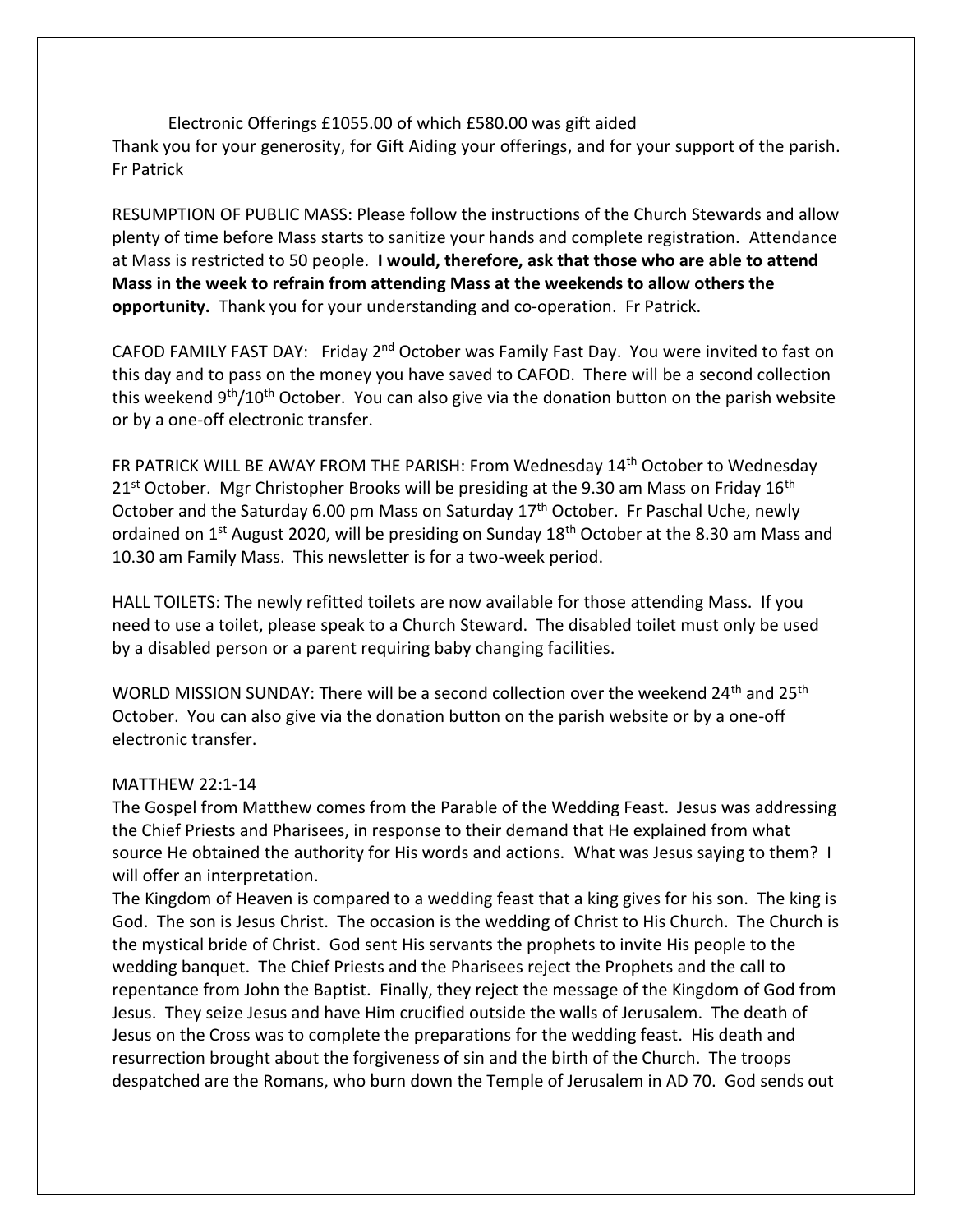the Apostles and the disciples of Jesus, to invite the gentiles to attend the wedding banquet. God will come in judgment on those wishing to attend the wedding banquet.

How does the parable relate to us today? The parable is not only a statement of God's judgment on the Jewish authorities and those who reject the message of the Gospel; it is also a warning to us. The guest thrown out for not wearing a wedding garment refers to those who are unprepared to enter the Kingdom of Heaven. We must approach the Kingdom of Heaven with humility both in the greatness of God and the undeserved gift of salvation. We are to wear the wedding garment of repentance. We are to hold the change of heart and mind that is the condition for entrance into the kingdom. We must live a life of good deeds. We must seek the will of God in our lives.

If we are not properly clothed, not living good Christian lives, God in His great mercy has given us the means of washing our clothes: The Sacraments of the Church, in particular the Sacrament of Reconciliation. As we receive the Sacrament of Reconciliation, we take off our old clothes and put the new clothes of the grace of Christ. Jesus Christ through His death and resurrection has given all humanity the opportunity of eternal life. God does not force His salvation on us. He respects our free will. We are free to accept or reject His invitation to the Banquet of Heaven. If we accept His invitation, we need to be properly dressed, clothed in humility and open to His will in our lives.

| <u>MASSES WILL DE OF LIV TO A MAAINIONI OF SU FLOF LE 11V THE CHUNCH</u> |                       |                                  |  |
|--------------------------------------------------------------------------|-----------------------|----------------------------------|--|
| Saturday 10 <sup>th</sup> October                                        | 9.30 am.              | <b>MASS: Catherine</b>           |  |
| Feast of St John Henry                                                   |                       | O'Donovan Intentions             |  |
| Newman, Pr.                                                              |                       | (Maureen Hughes)                 |  |
| Saturday 10 <sup>th</sup> October                                        | 11.00 am to 12 noon.  | <b>SACRAMENT OF</b>              |  |
|                                                                          |                       | RECONCILIATION: In the           |  |
|                                                                          |                       | presbytery garden.               |  |
| Saturday 10 <sup>th</sup> October                                        | 11.00 am to 1.00 pm.  | Church open for private          |  |
|                                                                          |                       | prayer with Exposition of        |  |
|                                                                          |                       | the Blessed Sacrament.           |  |
| Saturday 10 <sup>th</sup> October                                        | $6.00 \,\mathrm{pm}.$ | MASS: Charlie Christy &          |  |
| Vigil Mass of the Twenty-                                                |                       | <b>Family Intentions</b>         |  |
| <b>Eight Sunday in Ordinary</b>                                          |                       | (Nicola)                         |  |
| Time $(A)$ .                                                             |                       |                                  |  |
| Sunday 11 <sup>th</sup> October                                          | 8.30 am.              | <b>MASS: Darrell Christy RIP</b> |  |
| Twenty-Eighth Sunday in                                                  |                       | (Nicola)                         |  |
| Ordinary Time (A)                                                        |                       |                                  |  |
| Prisoner's Sunday                                                        |                       |                                  |  |
| Sunday 11 <sup>th</sup> October                                          | 10.30 am              | MASS: Joan Cohen                 |  |
|                                                                          | <b>FAMILY MASS</b>    | Intentions                       |  |
|                                                                          |                       | (Nicola)                         |  |
|                                                                          |                       |                                  |  |
|                                                                          |                       |                                  |  |

## **MASSES WILL BE OPEN TO A MAXIMUM OF 50 PEOPLE IN THE CHURCH**